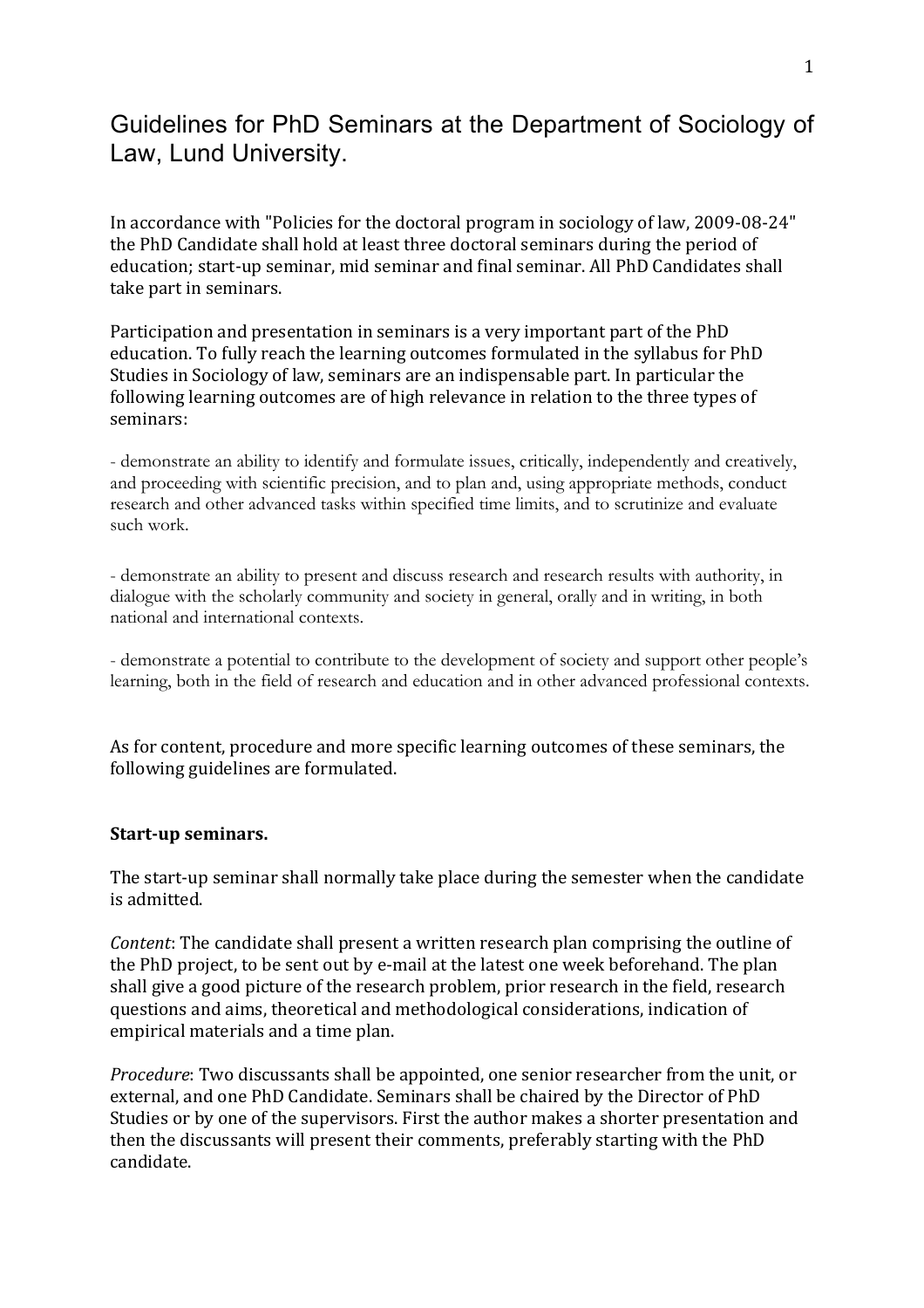Discussants shall focus on presented matters related to the early decisions that have to be taken by the author in relation to the understanding of the research problem, formulation of research questions and aims, choice of theories and methodological strategies. The discussants shall also reflect on the feasibility of the proposed research and alternative theoretical and methodological strategies. Discussants shall also reflect on the choice between monograph and compilation forms of thesis.

*Specific learning outcomes:* The presenting and commentary PhD candidates, as well as the other participating candidates, shall by the seminar deepen their understanding of the early stages of the research process, the importance of making scientifically motivated decisions and not least improving their capability of academic reasoning and to raise scientifically grounded critique on the one hand, and defending a taken standpoint on the other.

## **Mid seminars.**

The mid seminar shall take place during the fourth or fifth semester after the candidate was admitted.

*Content:* The candidate shall present a written text comprising of the formulated research questions, one theoretical chapter and/or one chapter presenting empirical findings and analysis, alternatively one article in a compilation thesis. This text that could be structured in another way than by chapters or articles, shall indicate the "red" thread" in the thesis that is how research questions are investigated and analysed with the help of theoretical framework and methodological tools. This paper shall be sent out by e-mail at the latest one week beforehand.

*Procedure*: Two discussants shall be appointed, one senior researcher from the unit, or external, and one PhD Candidate. Seminars shall be chaired by the Director of PhD Studies or by one of the supervisors. First the author makes a shorter presentation and then the discussants will present their comments, preferably starting with the PhD candidate.

Discussants shall focus on the "red thread" in the dissertation work and on weaknesses and strengths in terms of the use of theories and methods to make analysis and draw conclusions in line with the formulated research questions.

*Specific learning outcomes:* The presenting and commentary PhD candidates, as well as the other participating candidates, shall by the seminar deepen their understanding and knowledge of the importance of consistency between research questions, theory, methodology and analysis.

## Final seminars.

The final seminar shall take place during the seventh or eighth semester after the candidate was admitted.